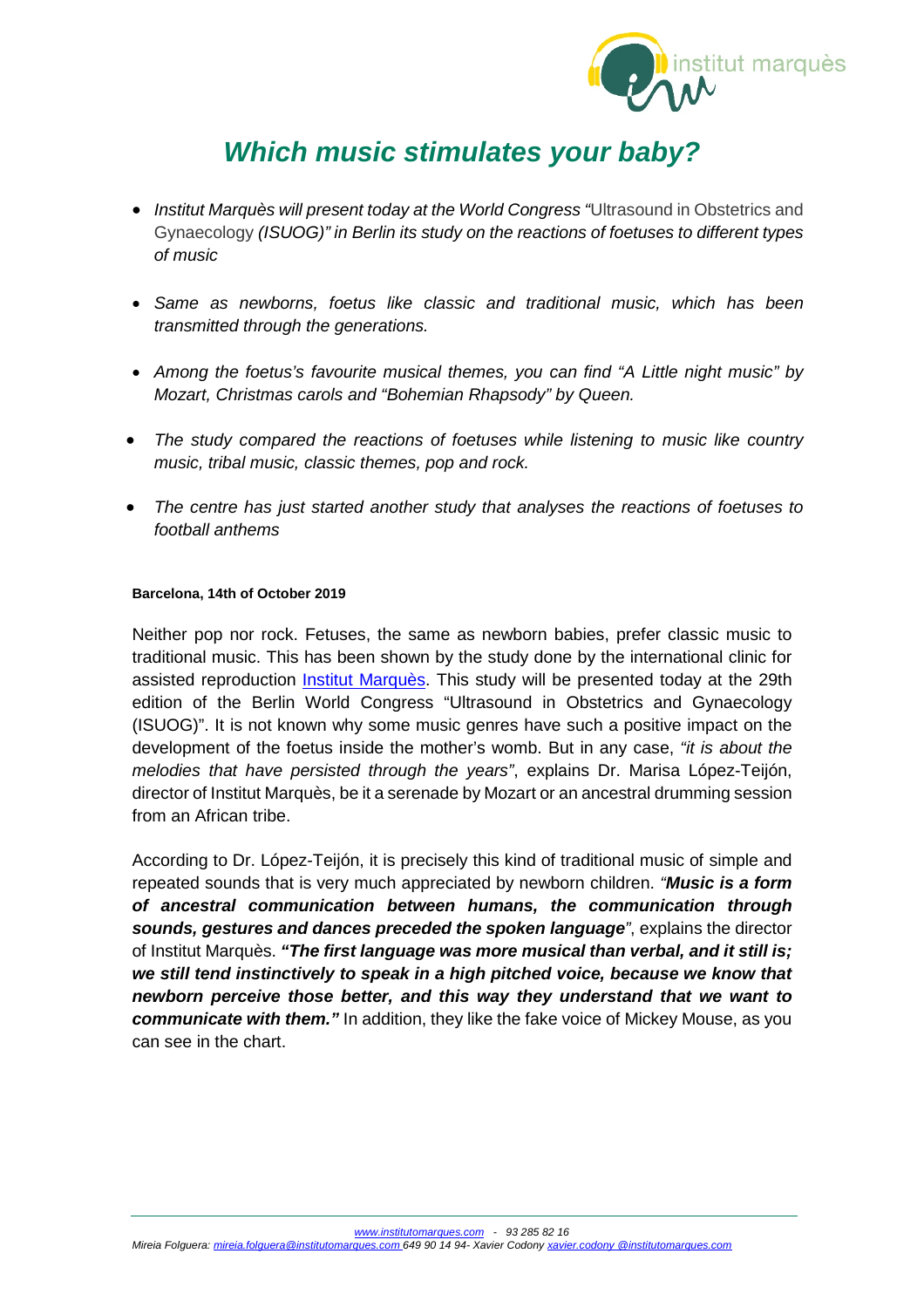

# **The results of the study**

| <b>CLASSIC</b>   |                          | Mouvement mouth<br>tongue | Protrusion<br>tongue |
|------------------|--------------------------|---------------------------|----------------------|
| <b>MOZART</b>    | A Little night music     | 91%                       | 73%                  |
| <b>BACH</b>      | Solo BWV1030             | 87%                       | 47%                  |
| <b>PROKOFIEV</b> | Peter and the wolf Op.67 | 88%                       | 10%                  |
| <b>STRAUSS</b>   | Radetzky March           | 80%                       | 20%                  |
| <b>BEETHOVEN</b> | 9th Symphony Ode to Joy  | 72%                       | 27%                  |
| <b>GLOBAL</b>    |                          | 84%                       | 35%                  |

| <b>TRADITIONAL</b> |                           | Mouvement mouth | Protrusion |
|--------------------|---------------------------|-----------------|------------|
|                    |                           | tongue          | tongue     |
| <b>SPAIN</b>       | Christmas carol           | 91%             | 30%        |
| <b>JAPAN</b>       | <b>Traditional Kisuna</b> | 84%             | 46%        |
| <b>INDIA</b>       | Mantra                    | 82%             | 9%         |
| <b>AFRICA</b>      | African drums             | 78%             | 11%        |
| <b>MEXICO</b>      | Rancheras                 | 55%             | 5%         |
| <b>GLOBAL</b>      |                           | 79%             | 20%        |

| <b>POP - ROCK</b>     |                   | Mouvement mouth | Protrusion |
|-----------------------|-------------------|-----------------|------------|
|                       |                   | tongue          | tongue     |
| <b>QUEEN</b>          | Bohemian Rhapsody | 90%             | 40%        |
| <b>VILLAGE PEOPLE</b> | Y.M.C.A           | 90%             | 10%        |
| ADELE                 | Someone like you  | 60%             | 20%        |
| <b>BEE GEES</b>       | Too much heaven   | 59%             | 0%         |
| <b>SHAKIRA</b>        | Waka Waka         | 50%             | 8%         |
| <b>GLOBAL</b>         |                   | 59%             | 15%        |

| <b>VOICES</b>       | Mouvement mouth<br>tongue | Protrusion<br>tongue |
|---------------------|---------------------------|----------------------|
| <b>MICKEY MOUSE</b> | 76%                       | 17%                  |
| <b>HUMAN</b>        | 60%                       | 0%                   |

[Listen to the different music genres](https://institutomarques.com/en/scientific-area/response-fetus-vaginal-music-2/discover-the-fetuses-reaction-whith-some-musics/)

Although pop-rock is a music genre that provokes less reaction in the foetus, there are some exceptions to the rule, as it is the case of *Bohemian Rhapsody* de Queen, or the instrumental *Mna Na h'Eireann*, performed by Sharon Corr (of the Irish quartet The Corrs). *"Maybe those actual songs that have so much success now with the foetal development will, thorough the years, become musical evergreens"***,** adds Dr. Álex Garcia-Faura, Scientific Director of Institut Marquès.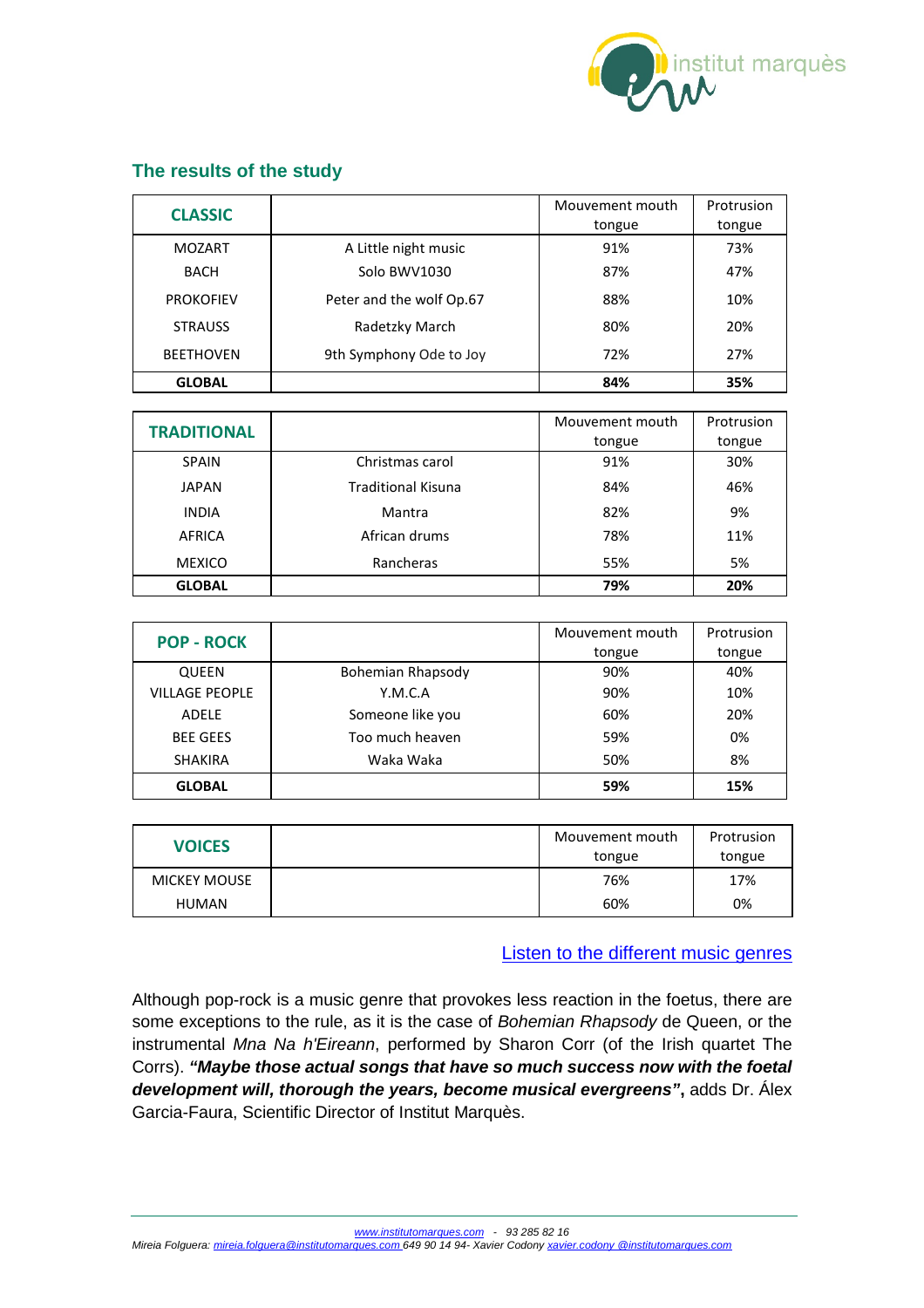

In order to conduct the study *Fetal facial expression in response to intra-vaginal emission of different types of music*, the researchers at Institut Marquès have studied the movements of mouth and tongue of 300 fetuses between 18 and 38 weeks of gestation exposed to 15 different songs of three different music genres: classic (Mozart, Beethoven…), traditional (Christmas carol, African drums…) pop-rock (Shakira, Queen…). To this effect, a vaginal speaker was developed by the team of Institut Marquès: *"Thanks to [Babypod](https://babypod.net/en/) we have demonstrated that foetuses can hear starting from week 16 when they measure only 11 centimeters, if the sound directly comes from the vagina",* explains Dr. López-Teijón. *"Foetuses can barely perceive external sounds".*

## **Classic and traditional music stimulates the fetuses**

The music genre causing a higher percentage of fetuses moving their mouth was classic music (84%), followed by traditional music (79%), and last but not least pop rock music (59%). Once the foetuses are able to stuck out their tongue (protrusion), classic music is again their favorite music genre with the highest percentage (35%), followed by traditional music (20%) and pop-rock (15%).

It is very unusual that those movements are spontaneously produced during the second and third trimester of the pregnancy (only 3 to 5% do it without a specific stimulus). Therefore, the study lead by Institut Marquès demonstrates the importance of the early neurological stimulation, which can activate brain areas related to language and communication. And this particular stimulation can only be achieved through intravaginal route.

Coinciding with the beginning of the football season, Institut Marquès has just started at its clinic in Barcelona, Spain, a study to analyse the reaction that foetuses have when they listen to the anthems of their parents' favourite team. The first results of the study can be surprising.

## **Music at the beginning of life**

Institut Marquès, whose headquarters are based in Barcelona, has carried through years ago a groundbreaking research about the effects of music on the beginning of life. The Institut Marquès's studies about music during the embryonic and foetal development have received many internationals rewards, among those was for instance the Ig Nobel of Medicine in Obstetrics received at Harvard University by Dr. López-Teijón. The objective of the Ig Nobel is for prestigious scientists from all over the world to present their research to the public in a fun and entertaining way.

As the main investigator of that study, Dr. López-Teijón explains that *"with our scientific research we have improved the fertilization through musical vibrations in the incubators of our fertility clinic".* To this effect, Institut Marquès has also organized various concerts, for example with artists such as **Antonio Orozco**, or more recently with *Alex Ubago and Sharon Corr*, who came to the clinic in April 2018 in order to sing in front of the embryos that were evolving in the incubators.